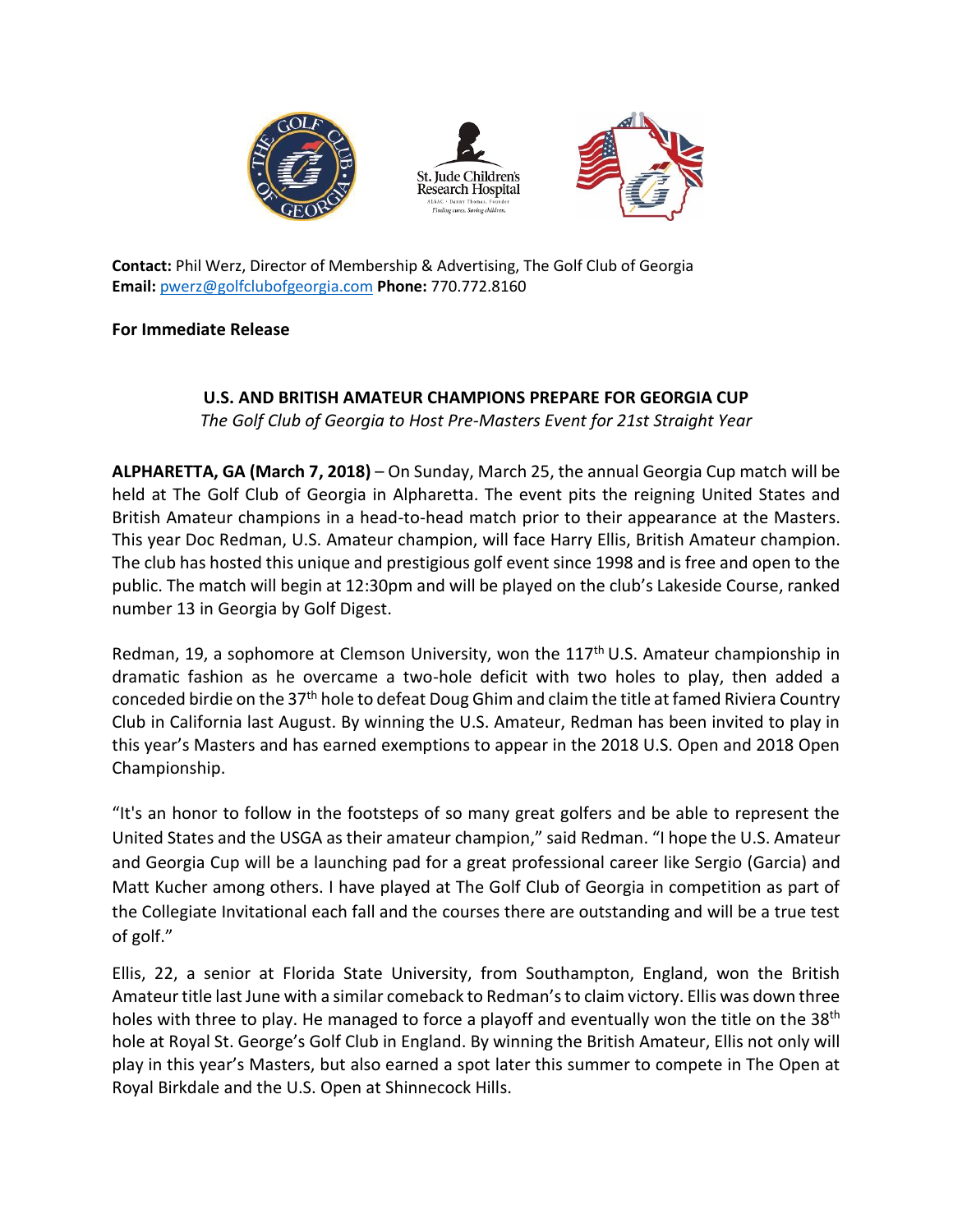"The Georgia Cup is well known back in England and I have friends like former British Amateur champion Scott Gregory (2017 Georgia Cup champion) who have played in this event," said Ellis. "It is a prestigious event and I look forward to a great one-on-one match with Doc. Both of us played at The Golf Club of Georgia a few months ago in the Collegiate Invitational. I'm looking forward to competing there, then heading to the Masters."

This year, The Golf Club of Georgia has expanded its charity aspect to the event as it has partnered with St. Jude Children's Research Hospital to benefit from all proceeds collected during the Georgia Cup competition.

At St. Jude, donations from events like this help fuel the pioneering research and lifesaving care for children with cancer and other life-threatening diseases. St. Jude freely shares the discoveries it makes, so every child saved at St. Jude means doctors and scientists in Georgia and beyond can use that knowledge to save thousands more children.

"We invite everyone to come out to celebrate the Georgia Cup and support these incredible amateur champions," said Jacqueline Welch, general manager at The Golf Club of Georgia. "This is a great opportunity to see these awesome amateur golfers as they compete for the Georgia Cup before they head to Augusta to compete for low amateur at the Masters."

The 2018 Georgia Cup will be the 21st edition of the event with the British Amateur champion holding an 11-9 edge in the series. The British Amateur champion has won five of the last six matches with Gunn Yang (2015) the last U.S. Amateur champion to win the Georgia Cup.

The Georgia Cup presents a special opportunity for spectators. Spectators are invited to spend the day with the two finest amateur golfers in the world. In the spirit and intimacy of the Walker Cup matches, fans can walk with the players, unhindered by gallery ropes and able to enjoy a unique perspective. Over the years, The Georgia Cup has grown from an intimate club event to a unique amateur championship known on both sides of the Atlantic.

Amateur competitors in the Georgia Cup are filled with players who advanced to careers on the PGA TOUR including Matt Kucher who defeated Craig Watson in the inaugural edition of the 1998 event. The following year, present Masters champion Sergio Garcia topped American, Hank Kuehne for the right to claim the Georgia Cup. Since then, familiar names like Ricky Barnes, Ryan Moore, Danny Lee and Bryson DeChambeau and other notable players have competed for the Georgia Cup.

The Golf Club of Georgia is home to the Lakeside and Creekside courses, both ranked among the Top 20 Best Courses in the state by Golf Digest. After a recent \$40 million renovation, The Golf Club of Georgia is recognized as one of the premier private golf clubs in the Atlanta area. The courses were originally designed by Arthur Hills with refinements made in recent years by Bob Cupp. This spring, The Golf Club of Georgia will debut the Cupp Golf Academy, a state-of-the-art golf instructional facility featuring the latest technology to improve golf performance.